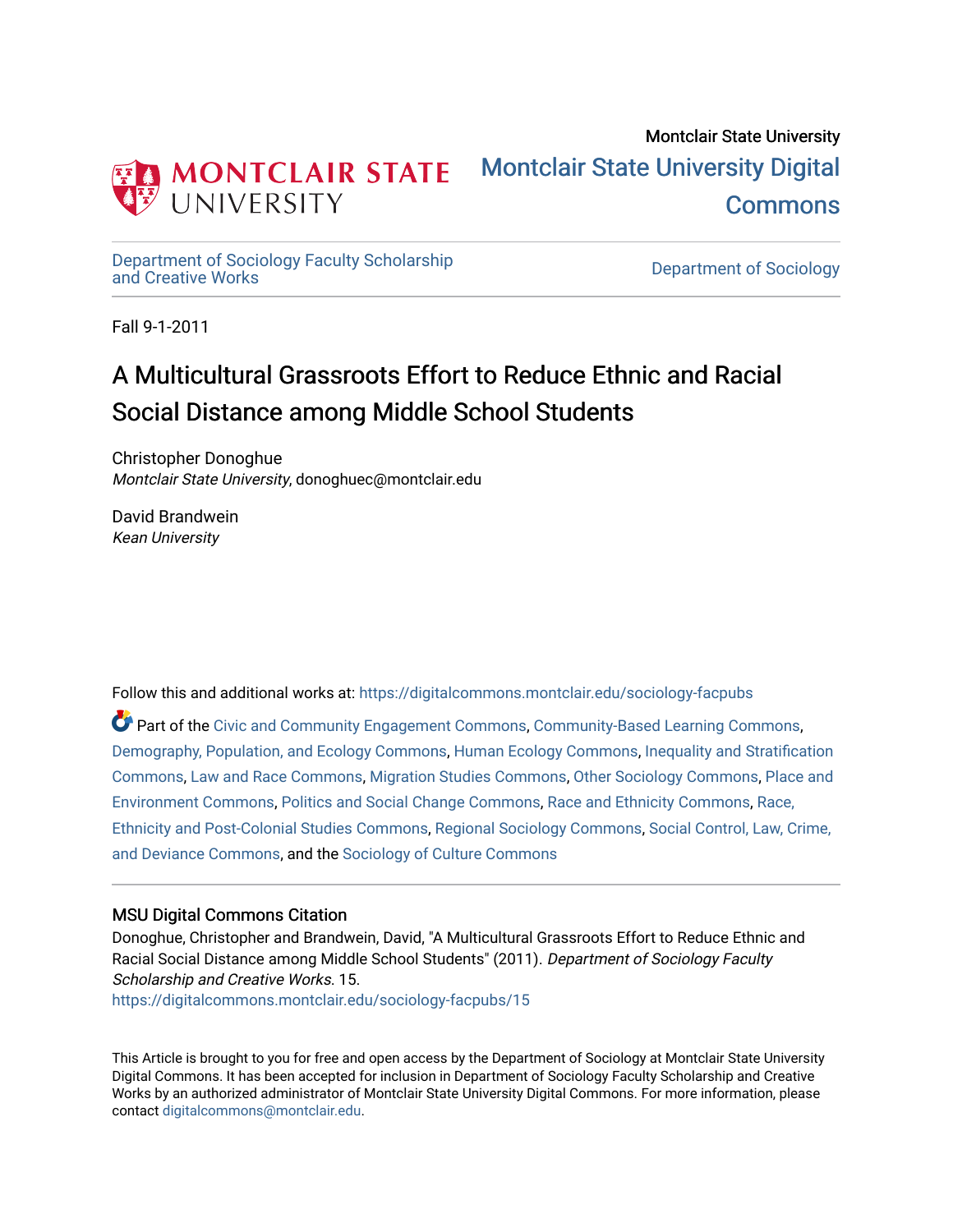# **A Multicultural Grassroots Effort to Reduce Ethnic & Racial Social Distance among Middle School Students**

## *David Brandwein* **&** *Christopher Donoghue*

## **Introduction**

Raising tolerance for people of different ethnic and racial groups is the goal of the Multicultural Mosaic program, a grass-roots multicultural education effort initiated by a small group of middle school teachers in a private school in the northeast. After years of enjoying the comforts of a modern, but European-based, curriculum, these teachers took the initiative to pursue an ambitious transformation of their entire school's approach to pedagogy.

Not only would the English teachers introduce new texts by foreign authors and the social studies teachers introduce new materials on the history of non-Western cultures, but also the teachers of mathematics and physical education would integrate specific foreign cultures to their teaching in the classroom and on the playground. Extracurricular activities, many of which rely upon the support of parents and volunteers, would be changed also to reflect specific themes in the multicultural movement at the school.

The motivation to inspire young people to appreciate ethnic and racial diversity is not uncommon among elementary and middle school teachers, and research on large multicultural education initiatives is plentiful (for examples, see Houlette, et al., 2004; Sheets, 2009; Zimmerman, Aberle, & Krafchick, 2005). Thus, it is an enigma that American education researchers, such as Bigler (2005) and Paluck and Green (2009), have found promise in very few of the many pedagogical techniques reviewed in the literature.

*David Brandwein is an associate professor in the Program in Combined and Integrated School-Clinical Psychology at Kean University, Union, New Jersey. Christopher Donoghue is an assistant professor in the Department of Sociology at Montclair State University, Montclair, New Jersey.*

Studies in other industrialized nations, such as Peck, Sears, and Donaldson's (2008) review of diversity in education in Canada, and Pedersen, Walker, and Wise's (2005) research on multiculturalism in Australian schools, indicate that verifiable success stories in multicultural education are few in number.

With these challenges clear at the outset, and without a budget for needed expenses, the creators of the Multicultural Mosaic sought a unique "homemade" approach that they hoped would resonate with their student body that was mostly Caucasian but growing in its proportion of Asians and Hispanics. Their strategy was to draw from their own expertise—enhanced by cooperative forms of professional development and information sharing—and the cultural pride and enthusiasm of the families who send their children to the school. Over a 24-month period, the teachers performed their own research on effective ways of infusing multiculturalism into their curriculum and they engaged in regular forms of peer discourse on diverse pedagogies. They also sought advice from volunteer professional consultants and parents in the school community.

The result of their efforts was the establishment of a five-year implementation plan that called for school-wide, year-long celebrations and curricular foci for several broad categorizations of the ethnic and racial groups that were represented in their student population. In the first year, they would focus on Asian cultures. This would be followed successively by years devoted to European cultures, Hispanic cultures, African-American cultures, and Middle Eastern cultures. During each academic year, the teachers would deliver age-appropriate material on the geography, history, and customs of the people who identify with these ethnic and racial groups. They would also seek funds from the school, its Home School Association, and its Father's Club to obtain books and multi-media, hire guest speakers, and organize cultural trips.

The purpose of this study was to analyze the effects of the first year of the Multicultural Mosaic program on the attitudes and beliefs of the middle school students toward people of different ethnic and racial groups. The research incorporated a pretest/post-test design, measuring feelings of cultural universality and diversity and social distance among the students. Participation in the surveys was voluntary and students were required to obtain parental consent.

The goal of the study was to determine whether participation in the Multicultural Mosaic among the middle school students was associated with greater feelings of closeness and understanding of people from different ethnic and racial groups.

#### **Theoretical Framework**

Early forms of ethnic and racial prejudice may first become internalized in children between the ages of five and ten (Piaget, 1932). While children of this age typically perceive members of their own group as being good, it is common for them to view members of other groups in negative ways. It is also during this time that children become accustomed to making distinctions between in-groups and out-groups. By extension, young people may feel at ease in the presence of in-group members and uncomfortable around outgroup members (Bergen, 2001).

These developments typically occur as children first learn to depend upon their cognitive capabilities and become comfortable with abstract reasoning (Ponterotto, Utsey, & Pedersen, 2006). Socializing institutions such as elementary and middle schools may be poised to reduce these prejudices when they embark upon multicultural initiatives, but research shows that they are rarely successful in accomplishing significant or sustained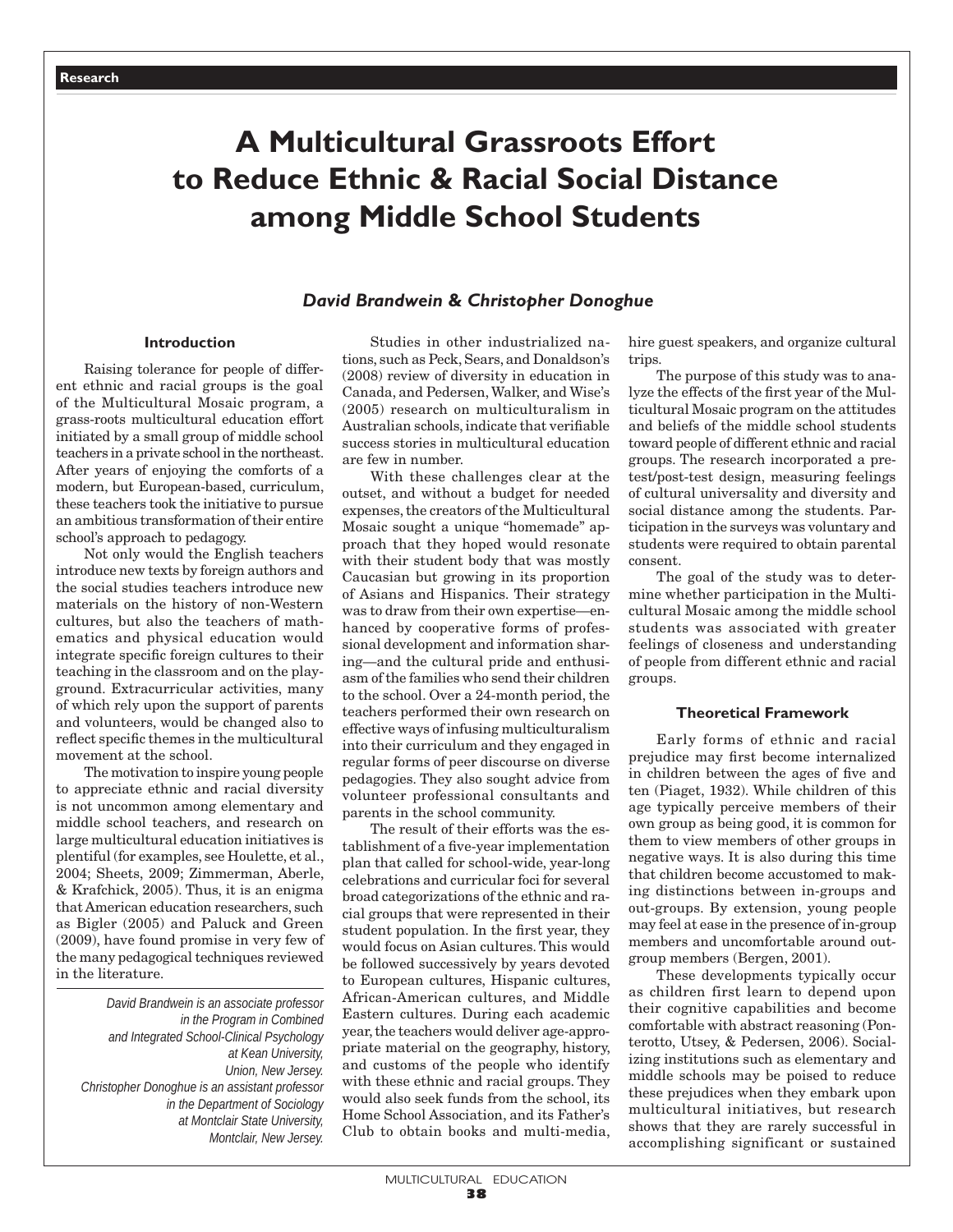behavioral and attitudinal changes with traditional intervention models.

Social and behavioral aspects of the context for academic learning are crucial in the middle school years because it is at this stage of life that adolescents begin to engage more frequently in psychosocial tasks, such as affiliating with peers. Such developments create certain challenges in the classroom that can become exacerbated when they are mixed with feelings of ethnic and racial prejudice.

These factors make middle school teachers well positioned, and perhaps well motivated, to influence their students' levels of self-confidence and their ability to establish meaningful relationships with their peers. By engaging in efforts to reduce stereotyping and prejudice, teachers can improve their learning environments in ways that are both empathetic and humane. One method of accomplishing this goal is through the introduction of multicultural pedagogies.

Banks (1989) describes the interest in multicultural education in the United States as a byproduct of the Civil Rights Movement. From this perspective, it is understandable why many multicultural education programs place an emphasis on equality and academic achievement in learning opportunities. Multicultural education also owes its origins to the 20th century influx of African-American, Hispanic, and Asian populations, most notably among school-aged children, making most American schools and organizations more ethnically and racially diverse (Ponterotto, et al., 2006). Accordingly, multicultural education programs may be aimed at raising ethnic and racial tolerance, as well as a relative awareness of cultural diversity.

Popular forms of multicultural education for young people include add-on programs focusing on foreign cultures (Banks, 1989); counter-stereotype learning activities (Bigler, 2005); diversity training (Wynn, Hart, Wilburn, Weaver & Wilburn, 2008); retreats or off-site gatherings (Batiuk, Boland, & Wilcox, 2004; Huber, Murphy, & Clandinin, 2003); classroom-based interventions (Houlette, et al., 2004); experiential activities (McNeill, 2001; Roate & Schmidt, 2009); and counseling curriculums (Torres, Ottens, & Johnson, 1997; Zimmerman, Aberle, & Krafchick, 2005).

Bigler's (2005) review of multicultural curricula is one of the most extensive and widely cited in the literature. In this study, Bigler found that role modeling, counterstereotyping, curricula transformation, and multicultural lesson planning approaches are all prone to producing small, non-significant effects that tend to be short in duration. Tests of their effectiveness are also found to be typically unsystematic and limited in their scope. In a more extensive review of prejudice reduction analyses, Paluck and Green (2009) drew similar conclusions. Paluck and Green's analysis of 985 studies (30% unpublished) indicates that there is hardly any existing evidence explaining why prejudice reduction interventions should be successful or what conditions are essential for them to become effective.

So how can a school-wide multicultural education program become a success? Many proponents of multiculturalism contend that teachers must become involved in the lives of their students in order for them to become capable of devising a culturally diverse pedagogy (Gay, 2002; Sheets, 2009; Vilegas & Lucas, 2002). According to Pedersen (2003), an effective strategy for teaching students to abandon prejudice is one that combines interventions with broad training and educational models that take a comprehensive approach to the problem, including students, teachers and parents.

Alternatively, interventions conducted without support from the wider school community have frequently been met with limited success in changing attitudes (Aboud & Fenwick, 1999; Balcazar, Tandon & Kaplan, 2001; Persson & Musher-Eizenman, 2003; Slavin & Cooper, 1999). Richards, Brown and Forde (2007) also place a high value on the role played by the teachers in changing attitudes, but stress that a school-wide commitment to diversity is a necessity.

Thus, the decision to make the Multicultural Mosaic a school-wide effort is grounded in a best practices approach, despite the questionable track record that existing multicultural initiatives have been shown to possess. But in order to change general attitudes among children, a broad approach to delegitimizing stereotypes and reducing prejudice was needed. The teachers who developed the Multicultural Mosaic sought to accomplish this goal by not only infusing multicultural material, but also by encouraging feelings of tolerance toward others, and teaching the merits of accepting the universality of culture.

They also contrived to let the students and their families become active participants in the process by securing their involvement in the curricular and extra-curricular activities in the classroom and in the school. In these ways, the teachers sought not only to teach the students about their own cultural diversity, but also to experience it with them, in an effort to instill the value of understanding about others.

#### **Methods**

#### *Participants*

At the research site, a sample of 74 students was drawn from 6th to 8th grade classes, representing 68% of the student population in these grades. The racial and ethnic background of the total enrollment of the school, based on 2008-09 data, was 63% Caucasian/White, 16% Asian, 11% Hispanic, 4% African American, and 5% as either "Native American Indian" or "Multiracial." Table 1 shows the grade, gender, and race/ethnicity for the students participating in the research study.

Selection criteria included (1) signed consent and assent forms by the legal guardian and by the student and (2) responses to both the pre-test and post-test surveys. Consent forms were sent home with all students during the first week of school of the 2009-10 academic year. 72 of the 74 participants completed both pretest and post-test surveys; the other two students completed the pre-test surveys but did not complete the post-test surveys, thus data from these two students were not analyzed. All subjects were informed that they would undergo a pre-test and post-evaluation concerning their attitudes, thoughts, and behaviors regarding diversity, and their willingness to participate in social

| Table I<br><b>Demographic Data for Study Participants</b> |    |             |    |                        |    |  |  |  |  |
|-----------------------------------------------------------|----|-------------|----|------------------------|----|--|--|--|--|
| Grade                                                     |    | Gender      |    | Race/Ethnicity         |    |  |  |  |  |
| 6th                                                       | 17 | <b>Male</b> | 34 | Caucasian/White        | 54 |  |  |  |  |
| 7th                                                       | 29 | Female      | 40 | Asian                  | 15 |  |  |  |  |
| 8th                                                       | 28 |             |    | African-American       | 3  |  |  |  |  |
|                                                           |    |             |    | Native American Indian |    |  |  |  |  |
|                                                           |    |             |    | Other/Multiracial      |    |  |  |  |  |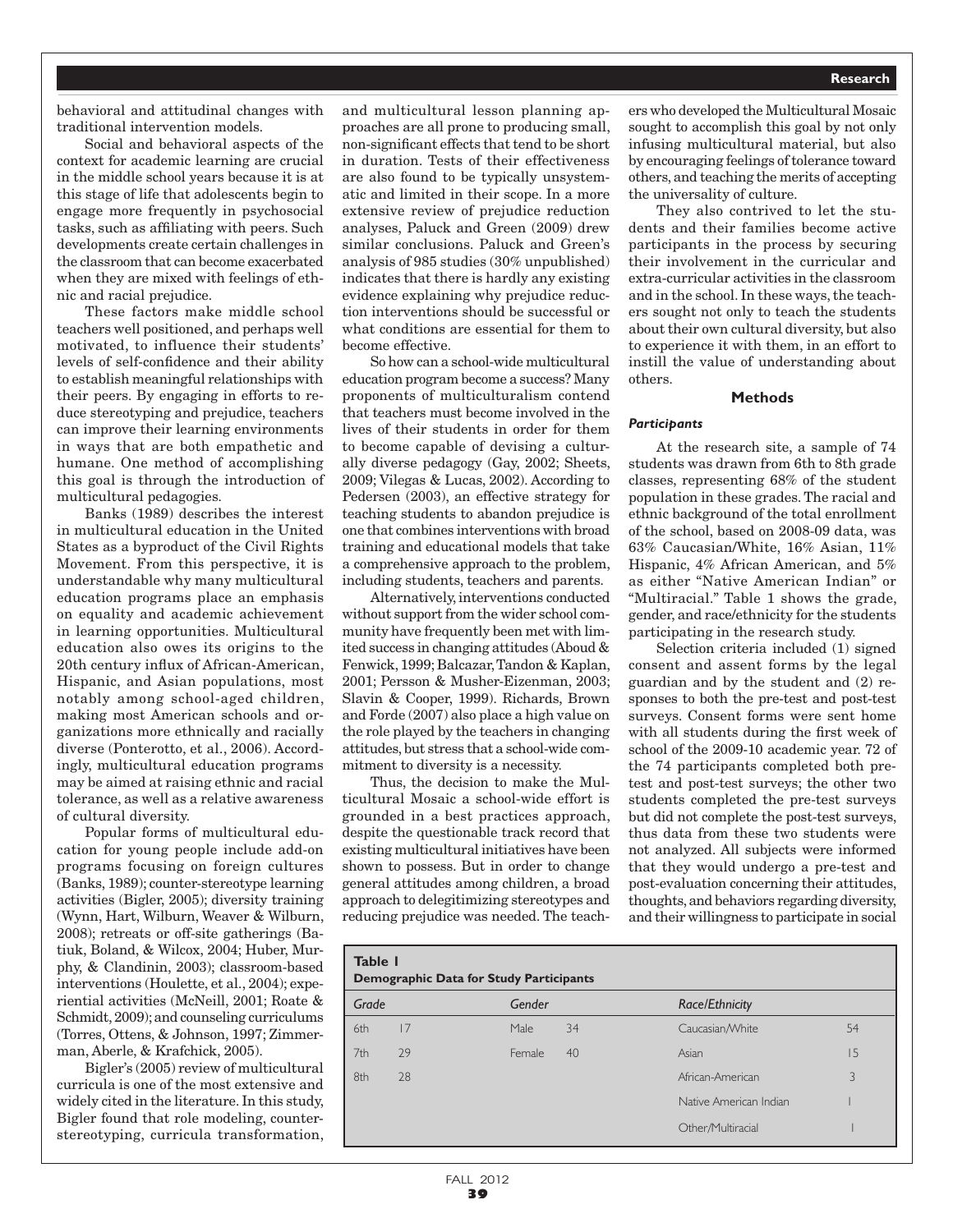## **Research**

contacts of varying degrees of closeness with members of diverse social groups.

#### *Curriculum and Instruction*

The Multicultural Mosaic was designed to provide students with multicultural education modules throughout their typical curriculum (i.e., English/language arts, social studies, mathematics, etc). The goal of these multicultural education modules was to increase student awareness of different cultures, and to induce greater feelings of closeness and understanding of people from different ethnic and racial groups.

In addition, the teachers sought to involve the students and their families in the development of the curricular and extra-curricular features of the program. Examples of their efforts include: asking multi-lingual students to speak at school gatherings in their native language; assigning projects that enable students to introduce elements of their own culture to the class; holding extra-curricular dining events featuring foods prepared by families from different cultural groups; and organizing a school-wide historic reenactment of the European migration into Ellis Island.

A steering committee, made up of the educators who developed the multicultural education modules, met regularly to discuss implementation of the multicultural modules throughout the curriculum and to ensure fidelity across the entire middle school. The steering committee also made themselves available to the middle school teachers responsible for implementing the multicultural education modules, and kept a binder with lesson plans used to provide multicultural education during the typical curriculum. The binder was kept in the faculty conference room, and was available at all times for perusal and additions.

#### *Statistical Analysis*

A demographic data survey was developed by the primary investigators in order to ascertain grade, gender, and ethnicity of study participants. Two wellvalidated measures were used to assess the impact of the multicultural mosaic on the attitudes and beliefs of the middle school students toward people of different ethnic and racial groups.

The *Middle School Social Distance Scale* (Batiuk, et al., 2004), based on the well-known and oft-used Bogardus Social Distance Scale (Bogardus, 1925, 1933, 1947, 1958, 1967; Parrillo & Donoghue, 2005) asks middle school-aged children to indicate the degree of their willingness to accept a member of a certain ethnic group into their own personal relationships. Follow-up studies conducted by other researchers (Kleg & Yamamoto, 1998; Owen, Eisner, & McFaul, 1981; Sakuragi, 2008) suggest acceptable reliability and validity of the Bogardus Scale. The Middle School version of the Social Distance Scale asks participants to indicate the closest level of relationship the participant is willing to have with each target group by choosing a number from 1 through 7: 1=best friends, 2=eat lunch with, 3=sit beside in class, 4=say hi only, 5=member of homeroom only, 6=member of school only, 7=exclude them.

The higher the score, the greater social distance the individual wishes to have with that particular group. Whereas Batiuk, et al. (2004) switched the groups from ethnicities and races to the names of adolescent cliques (e.g. cheerleaders and jocks), we used 16 ethnicities and races (and one religious group) that appeared on the most recent national Bogardus Social Distance study (Parrillo & Donoghue, 2005). The groups were selected because they represent a sampling of the cultures that the Multicultural Mosaic intended to bring focus upon. The mean for all groups is also reported as the average level of social distance that the respondents felt toward all groups.

The *Miville-Guzman Universality-Diversity Scale-Short Form* (M-GUDS-S), developed by Fuertes, Miville, Mohr, Sedlacek, and Gretchen (2000), is a 15-item version of the long-form M-GUDS (Miville, et al., 1999). Both the short and long forms measure Universal-Diverse Orientation (UDO), or one's ability to realize that people of other cultures are both similar and different from one another. For the M-GUDS-S survey, participants read statements such as: "It is very important that a friend agrees with me on most issues," and rated their agreement with each statement on a 6-point Likerttype scale ranging from strongly disagree (1) to strongly agree (6).

The M-GUDS-S provides a Total Score for UDO and three subscales that evaluate the affective, behavioral, and cognitive components of UDO (Fuertes et al., 2000). The affective subscale assesses Comfort with Differences. Items on this subscale include statements such as: "Getting to know someone of another race is generally an uncomfortable experience for me," and "It's really hard for me to feel close to a person from another race."

The behavioral subscale for Diversity of Contact evaluates the level of interaction with diverse people and activities. Items on this subscale include statements such as: "I would like to join an organization that emphasizes getting to know people from different countries," and "I often listen to music of other cultures." The cognitive subscale for Relativistic Appreciation looks at one's appreciation of similarities and differences across individuals, and the ways that these differences affect one's own development. Items on this subscale include statements such as: "Knowing how a person differs from me greatly enhances our friendship," and "I can best understand someone after I get to know how he/she is both similar and different from me."

Reverse coding on the Comfort with Differences subscale is optional, but it was necessary in this study in order to obtain a meaningful Total M-GUDS score. Fuertes, et al. (2000) reported that the correlation between the short and long forms of the M-GUDS was .77 ( $p < .001$ ), suggesting significant overlap and shared variance between the forms.

Participants were administered the above measures concurrently both one week before the onset of the Multicultural Mosaic Curriculum (pretest) and one week after its completion (posttest). Internal consistency reliability was calculated for both administrations of the M-GUDS. At pretest, reliability coefficients ranged from .60 (Relativistic Appreciation subscale) to .84 (M-GUDS-S Total Score), and at posttest, reliability coefficients ranged from .56 (Relativistic Appreciation) to .79 (MGUDS-S Total Score). Data from the M-GUDS and the Middle School Social Distance Scale was analyzed via repeated measures ANOVA. The threshold for statistical significance was set at p < .05; actual p-values are reported in the next section for clarity. SPSS PASW 18.0 (SPSS Inc., Chicago, IL) was used for all quantitative analyses.

#### **Results**

The Middle School Social Distance Scale was used to measure the social distance that the middle school students felt between themselves and members of fifteen different ethnic and racial groups, and one religious group. Most of the groups were selected because of their inclusion among the broad cultural categories that the Multicultural Mosaic was intended to focus upon: Asians, Europeans, Hispanics, African Americans, and Middle Eastern cultures.

Muslims, the only religious group, were also included because of a finding on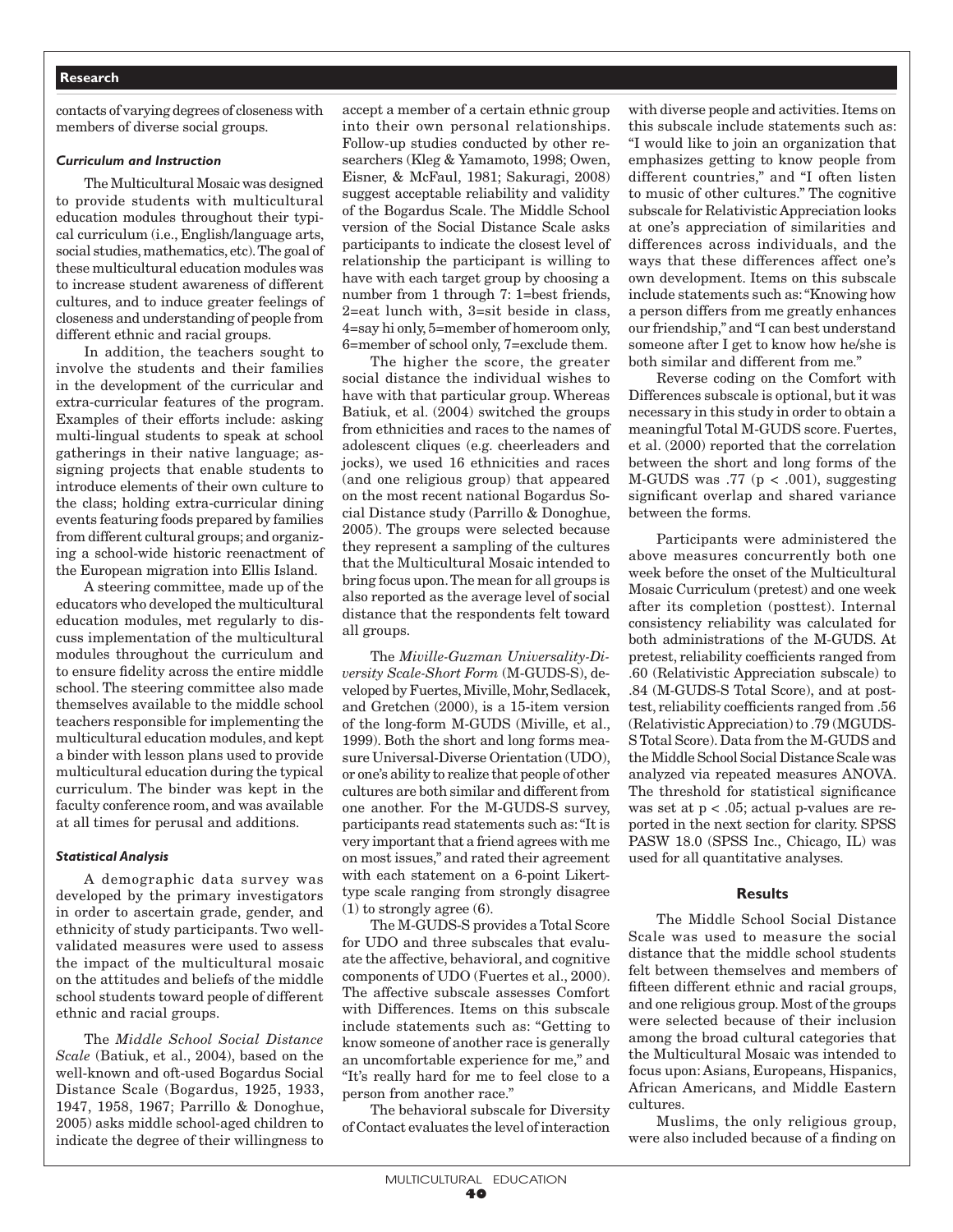the most recent national social distance study, indicating that they and Arabs belong to cultural groups toward which Americans feel the most social distance (Parrillo & Donoghue, 2005).

The results of the Middle School Social Distance Scale are displayed in Table 2. At the time of the pretest, the middle school students felt closest to Americans (mean=1.08, sd=.33), followed by the Vietnemese (mean=1.49, sd=.86), the Dutch (mean=1.56, sd=1.11), Koreans (mean=1.68, sd=1.06), African Americans (mean=1.78, sd=1.40), and Muslims (mean=1.94, sd=1.38). At the time of the post-test, the students reported closer feelings to all of these groups, with the exception of Americans (mean=1.10, sd=.30) to which they reported an insignificant increase in distance. Social distance toward the Vietnemese had declined

(mean=1.36, sd=.91), as did that toward the Dutch (mean=1.44, sd=.98), Koreans (mean=1.56, sd=1.07), African Americans (mean=1.58, sd=1.11) and Muslims (mean=1.63, sd=1.17). Only the decrease in social distance felt toward Muslims was significant at the .05 level.

The middle third of the groups also showed lower levels of social distance. At the pretest, this group was headed by Cubans (mean=1.97, sd=1.33), and followed by the Germans (mean=2.01, sd=1.40), Arabs (mean=2.14, sd=1.49), the Chinese (mean=2.19, sd=1.48), Puerto Ricans (mean=2.25, 1.63) and the Japanese (mean=2.25, sd=1.54). At posttest, all of the means had declined. Closest among these groups was still the Cubans (mean=1.69, sd=1.10), followed by the Germans (mean=1.86, sd=1.47). Puerto Ricans (mean=1.94, 1.44) advanced above

| Table 2<br>Pre-test and Post-test Middle School Social Distance Ratings and T-Scores (N=74) |                   |                    |                               |         |  |  |  |  |
|---------------------------------------------------------------------------------------------|-------------------|--------------------|-------------------------------|---------|--|--|--|--|
|                                                                                             | Pre-test<br>M(SD) | Post-test<br>M(SD) | <b>Difference</b><br>in Means | t-score |  |  |  |  |
| American                                                                                    | 1.08(.33)         | 1.10(.30)          | $+.02$                        | $-.38$  |  |  |  |  |
| Vietnamese                                                                                  | 1.49(.86)         | 1.36(.91)          | $-13$                         | 1.04    |  |  |  |  |
| Dutch                                                                                       | 1.56(1.11)        | 1.44(.98)          | $-12$                         | .94     |  |  |  |  |
| Korean                                                                                      | 1.68(1.06)        | 1.56(1.07)         | $-12$                         | .95     |  |  |  |  |
| African American                                                                            | 1.78(1.40)        | 1.58(1.11)         | $-.20$                        | 1.31    |  |  |  |  |
| Muslim                                                                                      | 1.94(1.38)        | 1.63(1.17)         | $-.31$                        | $2.01*$ |  |  |  |  |
| Cuban                                                                                       | 1.97(1.33)        | 1.69(1.10)         | $-.29$                        | $2.00*$ |  |  |  |  |
| German                                                                                      | 2.01(1.40)        | 1.86(1.47)         | $-.15$                        | 1.02    |  |  |  |  |
| Arab                                                                                        | 2.14(1.49)        | 1.96(1.37)         | $-18$                         | .87     |  |  |  |  |
| Chinese                                                                                     | 2.19(1.48)        | 2.00(1.41)         | $-19$                         | 1.15    |  |  |  |  |
| Puerto Rican                                                                                | 2.25(1.63)        | 1.94(1.44)         | $-.31$                        | 1.74    |  |  |  |  |
| <i>apanese</i>                                                                              | 2.25(1.54)        | 2.03(1.57)         | $-.22$                        | 1.30    |  |  |  |  |
| <b>British</b>                                                                              | 2.39(1.76)        | 2.22(1.75)         | $-17$                         | .95     |  |  |  |  |
| French                                                                                      | 2.44(1.63)        | 2.31(1.82)         | $-13$                         | .60     |  |  |  |  |
| Indian                                                                                      | 2.58(1.69)        | 2.40(1.63)         | $-18$                         | .99     |  |  |  |  |
| Mexican                                                                                     | 2.60(1.81)        | 2.32(1.60)         | $-.28$                        | 1.49    |  |  |  |  |
| All Groups                                                                                  | 2.02(1.81)        | 1.84(1.50)         | $-18$                         | $2.17*$ |  |  |  |  |

Note. The Middle School Social Distance scale is from Batiuk, et al. (2004). The pretest and posttest mean scores range from 1 to 7. Students were administered the following question: "According to my first feelings (reactions), I would willingly admit members of each group into the following classifications:  $1 =$  best friends,  $2 =$  eat lunch with,  $3 =$  sit beside in class,  $4 =$  say hi only,  $5 =$  member of homeroom only, 6=member of school only, 7=exclude them."

#### $* p < .05$

 $p < .05$ 

| Table 3                                                        |
|----------------------------------------------------------------|
| <b>Pre-test and Post-test Scores</b>                           |
| for the Miville-Guzman Universality-Diversity Scale and T-Scor |
|                                                                |

|                           | Pretest<br>Mean (SD) | Posttest<br>Mean (SD) | <b>Difference</b><br>in Means | t-score  |
|---------------------------|----------------------|-----------------------|-------------------------------|----------|
| Diversity of Contact      | 20.63(4.09)          | 20.97(4.62)           | $+ .34$                       | $-.75$   |
| Relativistic Appreciation | 23.24(3.35)          | 24.03(3.16)           | $+ .79$                       | $-2.10*$ |
| Comfort With Difference   | 24.65 (4.03)         | 24.88 (3.59)          | $+ .33$                       | $-.53$   |
| Total M-GUDS-S            | 68.51(9.82)          | 69.88 (8.74)          | $+1.37$                       | $-1.65$  |

Note. The Miville Guzman Universality-Diversity Scale Short Form is from Fuertes et al. (2000). The range for the three sub-scales is 5 to 30. The range for the Total M-GUDS-S is 15 to 90. Higher scores represent greater levels of diversity of contact, relativistic appreciation and comfort with difference.

Arabs (mean=1.96, sd=1.37) and the Chinese (mean=2.00, sd=1.41), while the Japanese (mean=2.03, sd=1.57) remained at the bottom of this group. Among these declines in social distance, only that held toward Muslims had declined significantly  $(p<.05)$ .

The lower tier of the cultural groups was led by the British (mean=2.39, sd=1.76), followed by the French (mean=2.44, sd=1.63), Indians (mean=2.58, sd=1.69) and Mexicans (mean=2.60, sd=1.81). At posttest, all of these distance scores had declined, although none of the changes were significant at the .05 level. The British remained at the top of this group, (mean=2.22, sd=1.75), followed by the French (mean=2.31, sd=1.82), Indians (mean=2.40, sd=1.63) and Mexicans (mean=2.32, sd=1.60).

The average level of social distance felt toward all of the cultural groups declined at the .05 significance level (pretest mean=2.02, sd=1.81 to posttest=1.84, sd=1.50). The gap between the Americans (the group most in favor) and Mexicans (the group least in favor) was 1.52 at pretest and 1.22 at posttest, indicating that the students made a smaller distinction in their acceptance levels for the two groups at the extremes.

The results of the M-GUDS tests are displayed in Table 3. The M-GUDS subscales and the Total M-GUDS-S also showed changes in the middle school students' attitudes towards people of different cultures in the expected direction. The desire for diversity of contact increased from a mean of 20.63 (sd=4.90) at pretest to 20.97 at post-test (sd=4.62). The mean for the relativistic appreciation for oneself and others increased from a mean of 23.24 (sd=3.35) to 24.03 at post-test (sd=3.16).

The level of comfort with difference increased from a mean of 24.65 (sd=4.03) to 24.88 (sd=3.59) and the total M-GUDS score increased from a mean of 68.51 (sd=9.82) to 69.88 (sd=8.74). The change in the score for relativistic appreciation of oneself and others was at the .05 level. All of the other changes were statistically insignificant. Tests were also conducted to determine the differences in attitudes by race, gender and academic class level. No significant differences were observed.

### **Discussion**

The goal of this study was to determine the impact of The Multicultural Mosaic, a multicultural education program that is unique due to its school and community

**es** (N=74)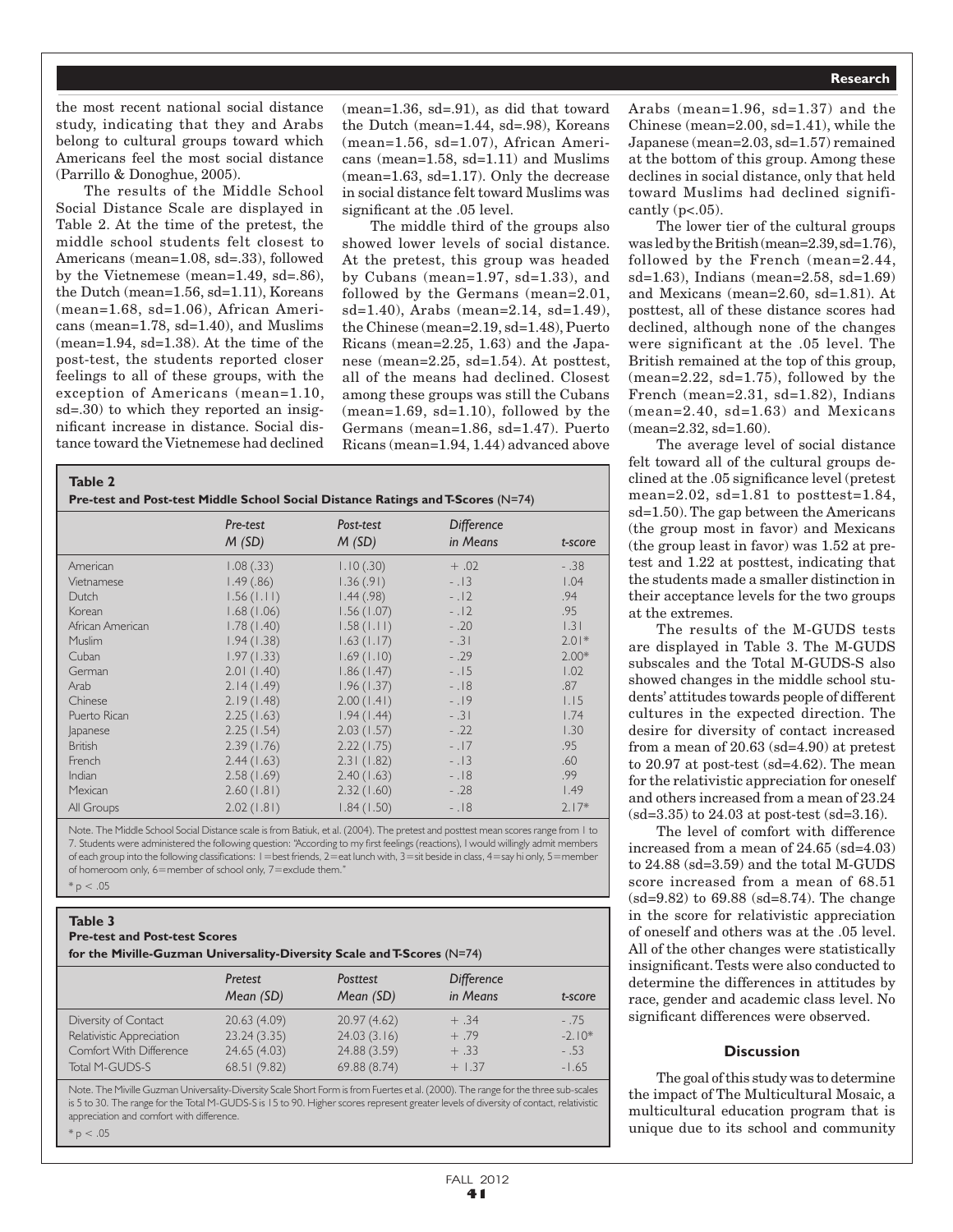## **Research**

wide approach and its sustained emphasis on specific ethnic and racial groups in its curricula and programming.

Pre-curriculum and post-curriculum surveys assessed feelings of cultural universality and diversity and social distance among the students. Several significant and non-significant changes were observed from pre- to posttest, indicating increased feelings of cultural universality, greater acceptance of diversity, and decreased social distance among middle school students exposed to the curriculum. Statistically significant differences were observed from pre- to posttest in students' mean perceived closeness to members of 16 different racial and ethnic groups. Upon posttest, students felt closer to members of diverse racial and ethnic groups.

Most changes from pre-test to post-test in students' Universal-Diverse Orientation did not approach statistical significance; this would seem to corroborate findings by American education researchers (Bigler, 2005; Paluck & Green, 2009) indicating the minimal impact of multicultural education programs on student attitudes. Although the total score and scores on subscales assessing appreciation of, and desire to participate in, diverse social and cultural activities and ability to feel comfortable with diverse individuals were all increased from pretest to posttest, these changes were not significant. However, a statistically significant increase was seen from pretest to posttest in students' recognition of similarities and differences between people and the impact of these on self-understanding and personal growth.

Several limitations of this study must be discussed. First, the multicultural education program and study was conducted only at one private school in the Northeastern United States. Expanding the study to publically funded schools and/or more than one private school would have permitted increased participation, and would have given the obtained results greater external validity.

Second, the private school where the curriculum was taught and the study occurred has a particular ethnic composition—predominantly White and Asian (together comprising over 80 percent of the student population). The stereotypes regarding these groups represent a particular learning environment in which children and adolescents' prejudices have developed. These prejudices are distinct from those of children growing up in a predominantly Asian community and school or in a context that includes only

Caucasian and African-American children. This context likely affected the content and method of delivery of the curriculum, its effectiveness, and the generalizability of the obtained results.

Despite these limitations, this study of the impact of the Multicultural Mosaic contributes to the dialogue on the impact of multicultural education on middle school student attitudes. The results suggest that a "wrap-around" multicultural curricula can be developed, standardized and implemented across different schools with diverse student populations. Further research is needed to look at the role of cognitive mediators of ethnic and racial prejudice in middle school students.

We are currently piloting a trait malleability intervention that may enhance the effects of the multicultural pedagogy ongoing at the school. By teaching this perspective to middle school students as part of a multicultural education curriculum, it is anticipated that they will experience reductions, over and above the impact of a multicultural curriculum alone, in their feelings of ethnic and racial prejudice, improvements in the quality of their intercultural interactions and increases in their feelings of belonging to the school community.

#### **Conclusion**

The results of this study indicate that there is value in multicultural education modules that are fully integrated into typical middle school academic curricula. One can argue that these changes are certainly "significant" to the teachers and administrators of the private school where the study occurred, even though they do not meet scientific criteria for significance. Any decrease in the distance that students feel between themselves and diverse others can have the effect of improving school climate.

Elementary and middle school children are quite vulnerable to society's teachings about prejudice, but they are also highly receptive to a skilled approach to the teaching of prejudice reduction and elimination. Multicultural curricula and extra-curricular programming in schools, therefore, possesses potential for reducing prejudice toward out-groups and promoting positive awareness of diversity through "transformative learning" experiences. Additional research is needed to determine whether the effects of programs of this kind can be sustained over time, or enhanced by other pedagogical interventions.

#### **References**

- Aboud, F. E., & Fenwick, V. (1999). Exploring and evaluating school-based interventions to reduce prejudice. *Journal of Social Issues, 55*, 767-785.
- Balcazar, F., Tandon, S. D., & Kaplan, D. (2001). A classroom-based approach for promoting critical consciousness among African-American youth. *The Community Psychologist, 34*, 30–32.
- Banks, J. A. (1989). Integrating the classroom with ethnic content: Approaches and guidelines. In J. A. Banks & C. A. McGee Banks (Eds.), *Multicultural education: Issues and perspectives* (pp. 189–207). Boston: Allyn & Bacon.
- Batiuk, M. E., Boland, J. A., & Wilcox, N. (2004). Project trust: Breaking down barriers in middle school children. *Adolescence, 39*, 531-538.
- Bergen, T. J. (2001). The development of prejudice in children. *Education, 122*, 154-162.
- Bigler, R. S. (2005). The use of multicultural curricula and materials to counter racism in children. *Journal of Social Issues, 55*, 687-705.
- Bogardus, E. S. (1925). Measuring social distances. *Journal of Applied Sociology, 9*, 299-308.
- Bogardus, E. S. (1933). A social distance scale. *Sociology and Social Research*, January-February, 265-271
- Bogardus, E. S. (1947). Measurement of personal-group relations. *Sociometry, 10*, 306-311.
- Bogardus, E. S. (1958). Racial distance changes in the United States during the past thirty years. *Sociology and Social Research, 43*, 127-135.
- Bogardus, E. S. (1967). *A forty-year racial distance study*. Los Angeles: University of Southern California Press.
- Fuertes, J. N., Miville, M. L., Mohr, J. J., Sedlacek, W. E., & Gretchen, D. (2000). Factor structure and short-form of the Miville Guzman Universality-Diversity Scale. *Measurement and Evaluation in Counseling and Development, 33*, 157-169.
- Gay, G. (2002). Preparing for culturally responsive teaching. *Journal of Teacher Education, 53*, 106-116.
- Houlette, M. A., Gaertner, S. L., Johnson, K. M., Banker, B. S., Riek, B. M., & Dovido, J. F. (2004). Developing a more inclusive social identity: An elementary school intervention. *Journal of Social Issues, 60*, 35-55.
- Huber, J., Murphy, M. S., & Clandinin, D. J. (2003). Creating communities of cultural imagination: Negotiating a curriculum of diversity. *Curriculum Inquiry, 33*, 343-362.
- Kleg, M., & Yamamoto, K. (1998). As the world turns: Ethno-racial differences after 70 years. *The Social Sciences Journal, 35*, 183-190.
- McNeill, B. W. (2001). An exercise in ethnic identity awareness. *Journal of Multicultural-Counseling and Development, 29*, 274-279.
- Miville, M. L., Gelso, C. J., Pannu, R., Liu, W., Touradji, P., Holloway, P., & Fuertes, J. (1999). Appreciating similarities and valuing